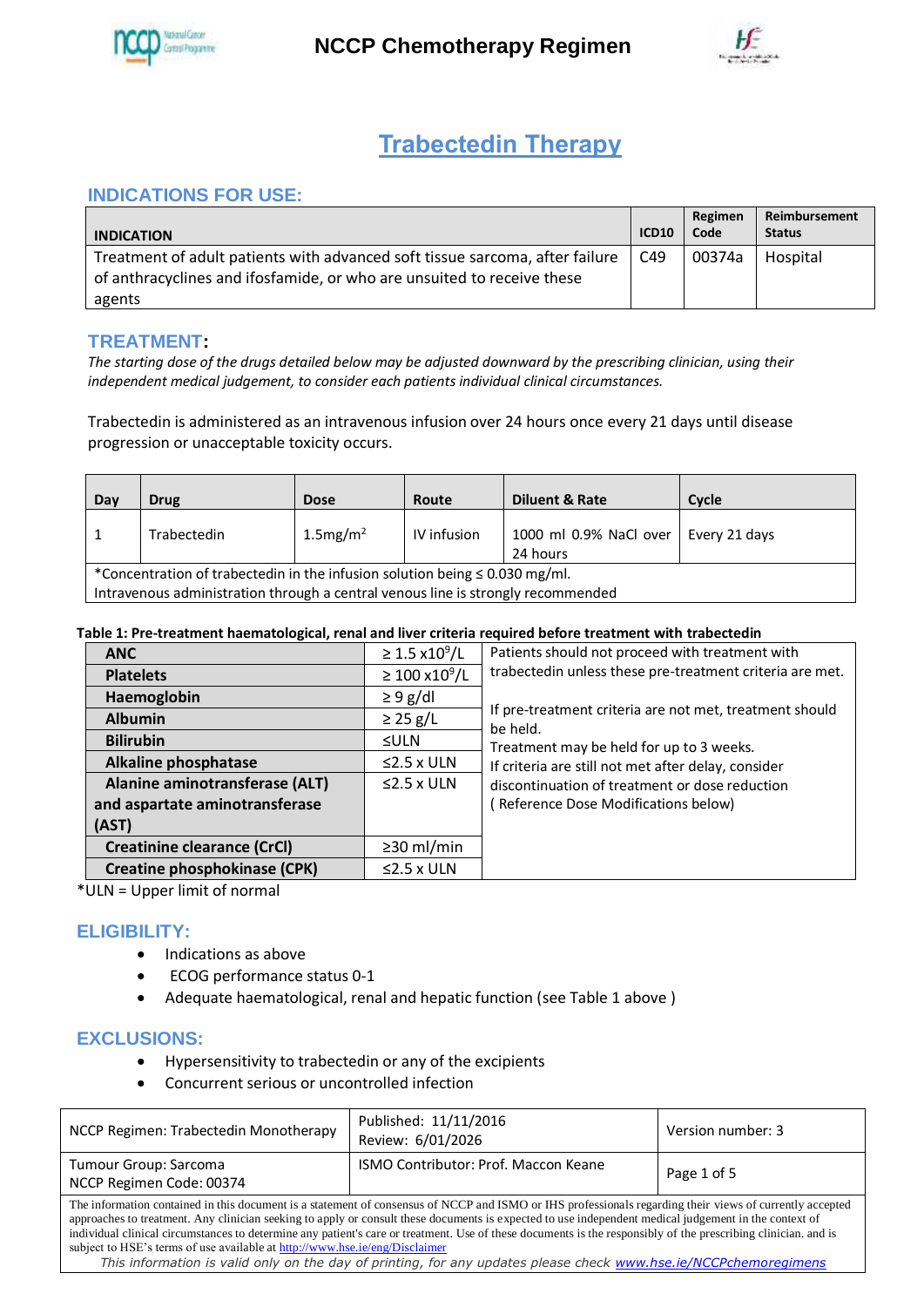



- Breast-feeding
- Pregnancy

# **PRESCRIPTIVE AUTHORITY:**

The treatment plan must be initiated by a Consultant Medical Oncologist

## **TESTS:**

## **Baseline tests**:

- FBC, liver and renal profiles, CPK
- MUGA or ECHO (to determine LVEF)

## **Regular tests**:

 FBC, renal and liver profiles, CPK weekly during first two cycles of therapy and at least once between treatments in subsequent cycles.

#### **Disease monitoring:**

Disease monitoring should be in line with the patient's treatment plan and any other test/s as directed by the supervising Consultant.

# **DOSE MODIFICATIONS:**

- Any dose modification should be discussed with a Consultant.
- The same dose should be given for all cycles provided that no grade 3-4 toxicities are seen and that the patient meets the re-treatment criteria as shown in Table 1.
- If any of the events listed in table 2 occur at any time between cycles, the dose must be reduced one level, according to table 3 below, for subsequent cycles

#### **Table 2: Dose modification of trabectedin based on adverse events**

| Adverse event                               | <b>Dose Modification</b>                                     |
|---------------------------------------------|--------------------------------------------------------------|
| ANC < $0.5 \times 10^9$ /L for > 5 days or  | Reduce dose by one level according to table 3 below, for     |
| associated with fever or infection          | subsequent cycles.                                           |
| Platelets < $25 \times 10^9$ /L             |                                                              |
| Increase of bilirubin > ULN and/or alkaline | Once dose has been reduced dose escalation in the            |
| phosphatase > 2.5 x ULN                     | subsequent cycles is not recommended.                        |
| Increase of aminotransferases (AST or       |                                                              |
| $ALT$ ) > 2.5 x ULN                         | If any of these toxicities reappear in subsequent cycles in  |
|                                             | patient exhibiting clinical benefit, the dose may be further |
| Any other grade 3 or 4 adverse reactions    | reduced (see Table 3). Colony stimulating factors can be     |
|                                             | administered for haematologic toxicity (Refer to local       |
|                                             | policy)                                                      |

#### **Table 3: Dose modification table for trabectedin for soft tissue sarcoma**

| <b>Starting dose</b>    | $1.5$ mg/m <sup>2</sup> |
|-------------------------|-------------------------|
| <b>First reduction</b>  | 1.2 mg/m <sup>2</sup>   |
| <b>Second reduction</b> | 1 mg/m <sup>2</sup>     |

| NCCP Regimen: Trabectedin Monotherapy                                                                                                                                                                                                                                                                                                                                                                                                                                                                                                                                                                                                                                                  | Published: 11/11/2016<br>Review: 6/01/2026  | Version number: 3 |  |  |
|----------------------------------------------------------------------------------------------------------------------------------------------------------------------------------------------------------------------------------------------------------------------------------------------------------------------------------------------------------------------------------------------------------------------------------------------------------------------------------------------------------------------------------------------------------------------------------------------------------------------------------------------------------------------------------------|---------------------------------------------|-------------------|--|--|
| Tumour Group: Sarcoma<br>NCCP Regimen Code: 00374                                                                                                                                                                                                                                                                                                                                                                                                                                                                                                                                                                                                                                      | <b>ISMO Contributor: Prof. Maccon Keane</b> | Page 2 of 5       |  |  |
| The information contained in this document is a statement of consensus of NCCP and ISMO or IHS professionals regarding their views of currently accepted<br>approaches to treatment. Any clinician seeking to apply or consult these documents is expected to use independent medical judgement in the context of<br>individual clinical circumstances to determine any patient's care or treatment. Use of these documents is the responsibly of the prescribing clinician, and is<br>subject to HSE's terms of use available at http://www.hse.ie/eng/Disclaimer<br>This information is valid only on the day of printing, for any updates please check www.hse.ie/NCCPchemoregimens |                                             |                   |  |  |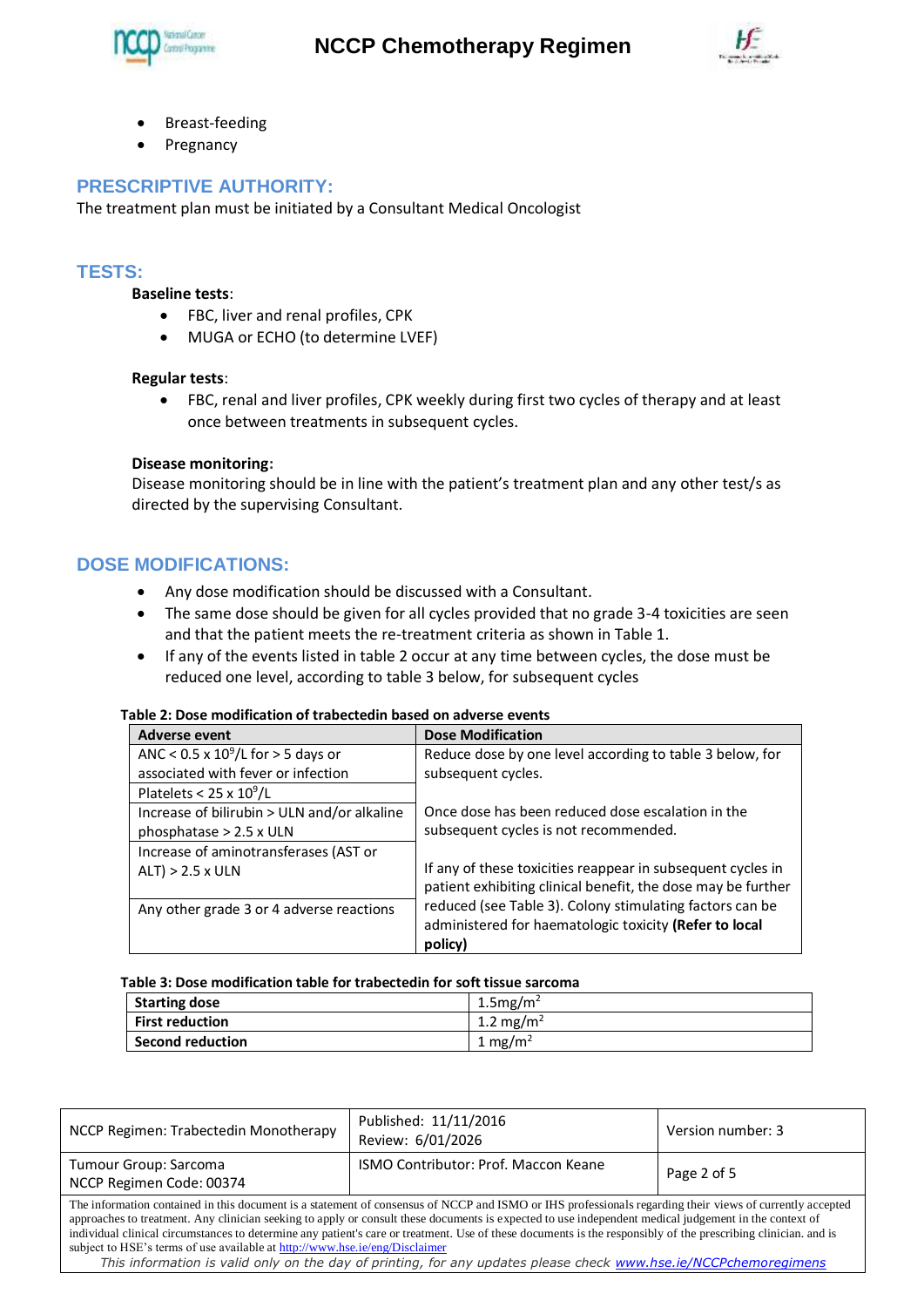



## **Renal and Hepatic Impairment:**

| Table 4: Dose modification of trabectedin in renal and hepatic impairment |  |  |
|---------------------------------------------------------------------------|--|--|
|                                                                           |  |  |

| <b>Renal Impairment</b>                                                                                                                                        | <b>Hepatic Impairment</b>                                                                                                                                                                                                                                                                  |
|----------------------------------------------------------------------------------------------------------------------------------------------------------------|--------------------------------------------------------------------------------------------------------------------------------------------------------------------------------------------------------------------------------------------------------------------------------------------|
| Considering the pharmacokinetic<br>characteristics of trabectedin, no dose<br>adjustments are warranted in patients with<br>mild or moderate renal impairment. | Special caution is advised and dose adjustments may be necessary<br>in patients with hepatic impairment since systemic exposure is<br>probably increased and the risk of hepatotoxicity might be<br>increased.<br>Patients with elevated bilirubin must not be treated with<br>trabectedin |

# **SUPPORTIVE CARE:**

## **EMETOGENIC POTENTIAL:** Moderate (**Refer to local policy).**

## **PREMEDICATIONS:**

All patients must receive corticosteroids e.g. 20 mg of dexamethasone intravenously 30 minutes prior to trabectedin not only as anti-emetic prophylaxis, but also because it appears to provide hepatoprotective effects.

## **OTHER SUPPORTIVE CARE**:

No specific recommendations

# **ADVERSE EFFECTS / REGIMEN SPECIFIC COMPLICATIONS**

*The adverse effects listed are not exhaustive. Please refer to the relevant Summary of Product Characteristics for full details*.

- **Cardiac Dysfunction:** Patients should be monitored for cardiac-related adverse events or myocardial dysfunction. A thorough cardiac assessment including determination of left ventricular ejection fraction (LVEF) by echocardiogram or multigated acquisition scan (MUGA) should be conducted before initiation of trabectedin and at 2 to 3-month intervals thereafter until trabectedin is discontinued. Patients with LVEF less than the lower limit of normal (LVEF < LLN), prior cumulative anthracycline dose of >300mg/m2 , aged > 65 years, or a history of cardiovascular disease (especially in those with cardiac medication) may be at increased risk of cardiac dysfunction at treatment with trabectedin as monotherapy or in combination with doxorubicin. For patients with Grade 3 or 4 cardiac adverse events indicative of cardiomyopathy or for patients with a LVEF that decreases below the LLN (assessed as either an absolute decrease of LVEF of ≥15% or <LLN with an absolute decrease of ≥5%), trabectedin should be discontinued
- **Rhabdomyolosis and severe CPK elevations (> 5 x ULN**): Trabectedin must not be used in patients with CPK > 2.5 x ULN. Rhabdomyolysis has been uncommonly reported, usually in association with myelotoxicity, severe liver function test abnormalities and/or renal or multiorgan failure. Therefore, CPK should be closely monitored whenever a patient may be experiencing any of these toxicities or muscle weakness or muscle pain. If rhabdomyolysis occurs, supportive measures such as parenteral hydration, urine alkalinisation and dialysis should be promptly established, as indicated. Treatment with trabectedin should be discontinued until the patient fully recovers. Caution should be taken if medicinal products associated with rhabdomyolysis (e.g. statins), are administered concomitantly with trabectedin, since the risk of rhabdomyolysis may be increased

| NCCP Regimen: Trabectedin Monotherapy                                                                                                                                                                                                                                                                                                                                                                                                                                                                                                                                                                                                                                                  | Published: 11/11/2016<br>Review: 6/01/2026 | Version number: 3 |  |  |  |
|----------------------------------------------------------------------------------------------------------------------------------------------------------------------------------------------------------------------------------------------------------------------------------------------------------------------------------------------------------------------------------------------------------------------------------------------------------------------------------------------------------------------------------------------------------------------------------------------------------------------------------------------------------------------------------------|--------------------------------------------|-------------------|--|--|--|
| Tumour Group: Sarcoma<br>NCCP Regimen Code: 00374                                                                                                                                                                                                                                                                                                                                                                                                                                                                                                                                                                                                                                      | ISMO Contributor: Prof. Maccon Keane       | Page 3 of 5       |  |  |  |
| The information contained in this document is a statement of consensus of NCCP and ISMO or IHS professionals regarding their views of currently accepted<br>approaches to treatment. Any clinician seeking to apply or consult these documents is expected to use independent medical judgement in the context of<br>individual clinical circumstances to determine any patient's care or treatment. Use of these documents is the responsibly of the prescribing clinician, and is<br>subject to HSE's terms of use available at http://www.hse.ie/eng/Disclaimer<br>This information is valid only on the day of printing, for any updates please check www.hse.ie/NCCPchemoregimens |                                            |                   |  |  |  |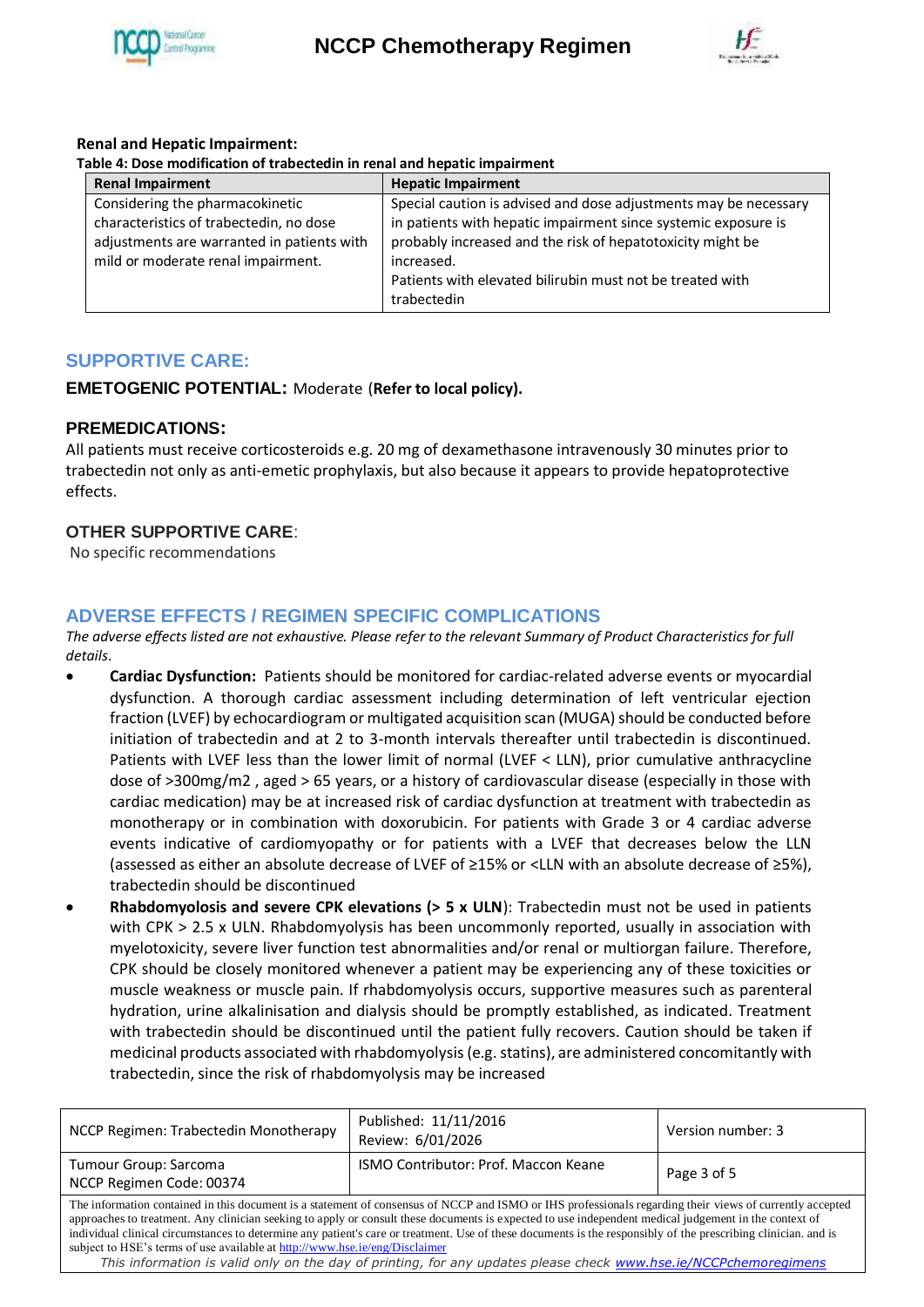



- **Injection site reactions:** The use of central venous access is strongly recommended. Patients may develop a potentially severe injection site reaction when trabectedin is administered through a peripheral venous line. Trabectedin extravasation may cause tissue necrosis requiring debridement.
- **Allergic Reactions:** During postmarketing experience, hypersensitivity reactions with very rare occurrence of fatal outcome, have been reported in association with trabectedin administration either alone or in combination with pegylated DOXOrubicin.

# **DRUG INTERACTIONS:**

- Trabectedin is metabolized mainly by CYP3A4. Close monitoring of toxicities is required in patients receiving trabectedin in combination with potent CYP3A4 inhibitors and such combinations should be avoided if possible. If such combinations are needed, appropriate dose adjustments should be applied in the event of toxicities.
- Concomitant use of trabectedin with strong CYP3A4 inducers should be avoided if possible
- Alcohol consumption must be avoided during treatment with trabectedin due to the hepatotoxicity of the medicinal product
- Preclinical data have demonstrated that trabectedin is a substrate to P-gp. Concomitant administration of inhibitors of P-gp, e.g. cyclosporine and verapamil, may alter trabectedin distribution and/or elimination. The relevance of this interaction e.g. central nervous system (CNS) toxicity has not been established. Caution should be taken in such situations.
- Current drug interaction databases should be consulted for more information.

# **ATC CODE:**

Trabectedin L01CX01

## **REFERENCES:**

- 1. Demetri GD, von Mehren M, et al. Efficacy and Safety of Trabectedin or Dacarbazine for Metastatic Liposarcoma or Leiomyosarcoma After Failure of Conventional Chemotherapy: Results of a Phase III Randomized Multicenter Clinical Trial. Clin Oncol. 2016;34(8):786.
- 2. Le Cesne A, Blay JY, et al. Phase II study of ET-743 in advanced soft tissue sarcomas: a European Organisation for the Research and Treatment of Cancer (EORTC) soft tissue and bone sarcoma group trial. J Clin Oncol. 2005;23(3):576
- 3. Yondelis powder for concentrate for solution for infusion. Summary of Product Characteristics. Accessed Dec 2020. Available a[t http://www.ema.europa.eu/docs/en\\_GB/document\\_library/EPAR\\_-](http://www.ema.europa.eu/docs/en_GB/document_library/EPAR_-Product_Information/human/000773/WC500045832.pdf)

[Product\\_Information/human/000773/WC500045832.pdf](http://www.ema.europa.eu/docs/en_GB/document_library/EPAR_-Product_Information/human/000773/WC500045832.pdf)

| NCCP Regimen: Trabectedin Monotherapy                                                                                                                                                                                                                                                                                                                                                                                                                                                                                                                                                                                                                                                  | Published: 11/11/2016<br>Review: 6/01/2026 | Version number: 3 |  |  |
|----------------------------------------------------------------------------------------------------------------------------------------------------------------------------------------------------------------------------------------------------------------------------------------------------------------------------------------------------------------------------------------------------------------------------------------------------------------------------------------------------------------------------------------------------------------------------------------------------------------------------------------------------------------------------------------|--------------------------------------------|-------------------|--|--|
| Tumour Group: Sarcoma<br>NCCP Regimen Code: 00374                                                                                                                                                                                                                                                                                                                                                                                                                                                                                                                                                                                                                                      | ISMO Contributor: Prof. Maccon Keane       | Page 4 of 5       |  |  |
| The information contained in this document is a statement of consensus of NCCP and ISMO or IHS professionals regarding their views of currently accepted<br>approaches to treatment. Any clinician seeking to apply or consult these documents is expected to use independent medical judgement in the context of<br>individual clinical circumstances to determine any patient's care or treatment. Use of these documents is the responsibly of the prescribing clinician, and is<br>subject to HSE's terms of use available at http://www.hse.ie/eng/Disclaimer<br>This information is valid only on the day of printing, for any updates please check www.hse.ie/NCCPchemoregimens |                                            |                   |  |  |